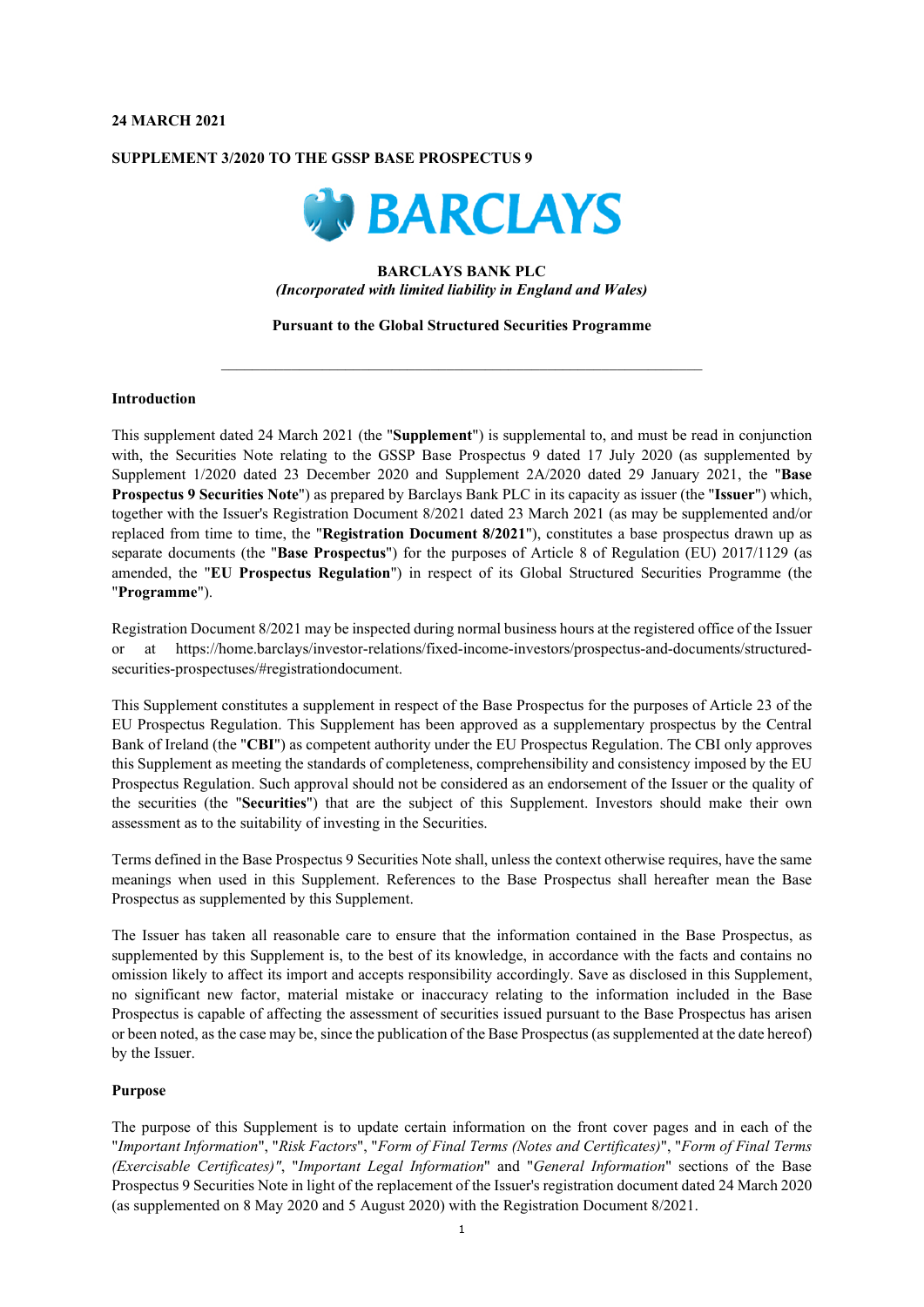#### **Updates, amendments and supplements**

#### **A) Amendments to the front cover pages**

The subsection entitled "*What is the Registration Document?*" on the front cover pages of the Base Prospectus 9 Securities Note shall be amended by deleting the subsection entitled "*What is the Registration Document?*" inserted by Supplement 2A/2020 on page 1 in its entirety and replacing it with the following:

#### "**What is the Registration Document?**

The Issuer's registration document 8/2021 dated 23 March 2021 (as may be supplemented and/or replaced from time to time, the "**Registration Document**") has been approved by the Central Bank of Ireland (the "**CBI**") pursuant to the EU Prospectus Regulation. The Registration Document provides a description of the Issuer's business activities as well as certain financial information and material risks faced by the Issuer. The Registration Document and the supplements thereto are available for viewing at: *https://home.barclays/investor-relations/fixed-incomeinvestors/prospectus-and-documents/structured-securities-prospectuses/#registrationdocument* and *https://home.barclays/investor-relations/fixed-income-investors/prospectus-anddocuments/structured-securities-prospectuses/#registrationdocumentsupplement.*".

#### **B) Amendments to the section entitled "Important Information"**

The section entitled "*Important Information*" on pages 5 to 9 of the Base Prospectus 9 Securities Note shall be amended by deleting the subsection entitled "*Ratings*" and the footnotes inserted by Supplement 2A/2020 on page 9 in their entirety.

### **C) Amendments to the section entitled "Risk Factors"**

The section entitled "*Risk Factors*" on pages 13 to 73 of the Base Prospectus 9 Securities Note shall be amended by deleting the second paragraph following the subsection heading "*Risk Factors Relating to the Issuer and the Barclays Bank Group*" on page 14 in its entirety and replacing it with the following:

"The Issuer is a major, global financial services company and, as such, faces a variety of risks that are substantial and inherent in its businesses. These risks are described in the section '*Risk Factors*' on pages 1 to 20 of the Registration Document."

# **D) Amendments to the section entitled "Form of Final Terms (Notes and Certificates)"**

The section entitled "*Form of Final Terms (Notes and Certificates)*" on pages 408 to 449 of the Base Prospectus 9 Securities Note shall be amended by deleting the first opening paragraph immediately under the securities heading which was inserted by Supplement 2A/2020 on page 409 in its entirety and replacing it with the following:

"This document constitutes the final terms of the Securities (the "**Final Terms**") described herein [for the purposes of Article 8 of [the EU Prospectus Regulation] [Regulation (EU) 2017/1129 (as amended, the "**EU Prospectus Regulation**"]] [for the purposes of Article 8 of [the UK Prospectus Regulation] [Regulation (EU) 2017/1129 as it forms part of UK domestic law by virtue of the European Union (Withdrawal) Act 2018 (as amended) and regulations made thereunder (as amended, the "**UK Prospectus Regulation**")]] and is prepared in connection with the Global Structured Securities Programme established by Barclays Bank PLC (the "**Issuer**"). These Final Terms complete and should be read in conjunction with GSSP Base Prospectus 9 which constitutes a base prospectus drawn up as separate documents (including the Registration Document dated [23 March 2021]  $\lceil \bullet \rceil$  [as supplemented on  $\lceil \bullet \rceil$ , [[and]  $\lceil \bullet \rceil$ ] and the Securities Note relating to the GSSP Base Prospectus 9 dated 17 July 2020 [as supplemented on 23 December 2020, 29 January 2021 [and [●]]) [for the purposes of Article 8(6) of the [EU Prospectus Regulation] [UK Prospectus Regulation]] (the "**Base Prospectus**"). Full information on the Issuer and the offer of the Securities is only available on the basis of the combination of this Final Terms and the Base Prospectus. [A summary of the individual issue of the Securities is annexed to this Final Terms.]".